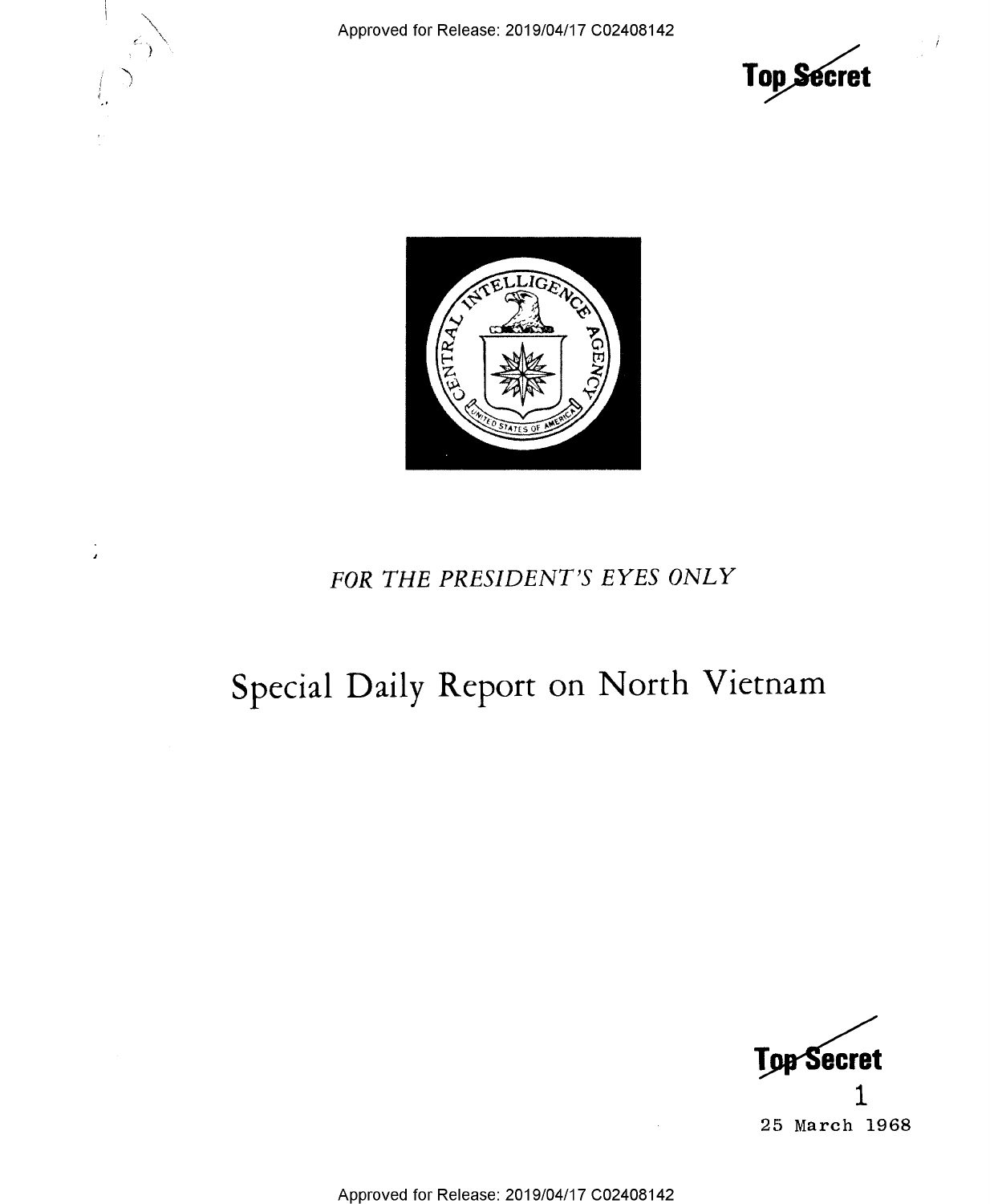## Special Daily Report on North Vietnam for the President's Eyes Only

25 March 1968

## I. NOTES ON THE SITUATION

3.3(h)(2) \* \* \*1 Conditions in Hanoi:  $\boxed{\qquad \qquad }$  3.3(h)(2)  $\frac{1}{2}$  that morale still appeared to be high cants of Hanoi. among the inhabitants of Hanoi. TOPSECRET - $3.5(c)$ 

Approved for Release: 2019/04/17 C02408142